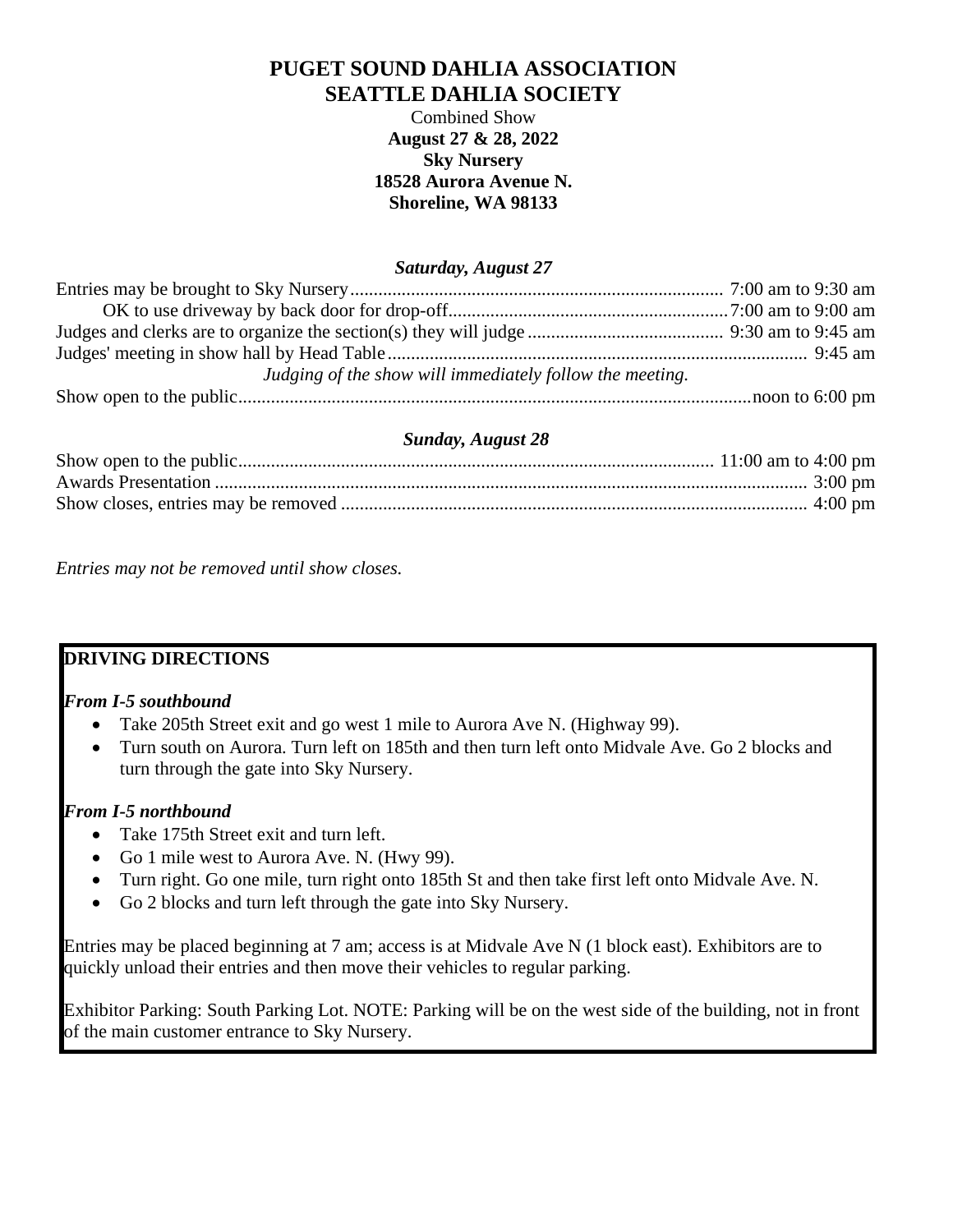### **PUGET SOUND DAHLIA ASSOCIATION SEATTLE DAHLIA SOCIETY**

### **SPECIAL ENTRIES**

*Novice - Pink Tags; Amateur - Yellow Tags; Open - White Tags*

| FULLY DOUBLE DAHLIA OF THE YEAR - Clearview Edie (Single-bloom entry)       |  |
|-----------------------------------------------------------------------------|--|
|                                                                             |  |
|                                                                             |  |
|                                                                             |  |
| <b>OPEN-CENTERED DAHLIA OF THE YEAR - Kelsey Dwarf (Triple-bloom entry)</b> |  |

# **CHALLENGE FLOWER –** *April Dawn* (Single-bloom entry)

*This category is open only to those who have made prior arrangements to enter this class by contacting Art Chmura or by visiting the PSDA online store at [www.pugetsounddahlias.com.](http://www.pugetsounddahlias.com/) Those eligible are encouraged to make as many entries of quality blooms as possible. Cash prizes in each class will depend on the number of entrants. In addition, all exhibitors will receive a ticket for each entry. During the awards presentation, one ticket will be drawn for a \$100 cash prize.* Novice .................................................................................................................................................. Class 263 Amateur ................................................................................................................................................ Class 264 Open ..................................................................................................................................................... Class 265

# **OPEN TO ALL**

*Use White Tags Only*

| Single-bloom entry, any size, any type |  |
|----------------------------------------|--|

#### **BICOLOR**............................................................................................................................................ Class 267

*Single-bloom entry, any size, any type*

**PSDA or SDS ORIGINATION**.......................................................................................................... Class 268

*Originated by any past or present home member of PSDA or SDS who include (but are not limited to): Mike Alexander, Tom Ball, Bill Batts, Steve & Sandy Boley, Bill Bonneywell, Emil Budin, Dave Burton, Art Chmura, Ed Corning, Jack Crawford, Bill Dungan, Lou Eckhoff, Al & Michelle Kaas, Jean Knutson, Harold Miller, Vic Pennington, Carl Probizanksi, Bill Schwinck, Bob Surber, Marge Thatcher, Phil Traff, Annie Walker, Colin Walker, Roger Walker, Dick Williams.*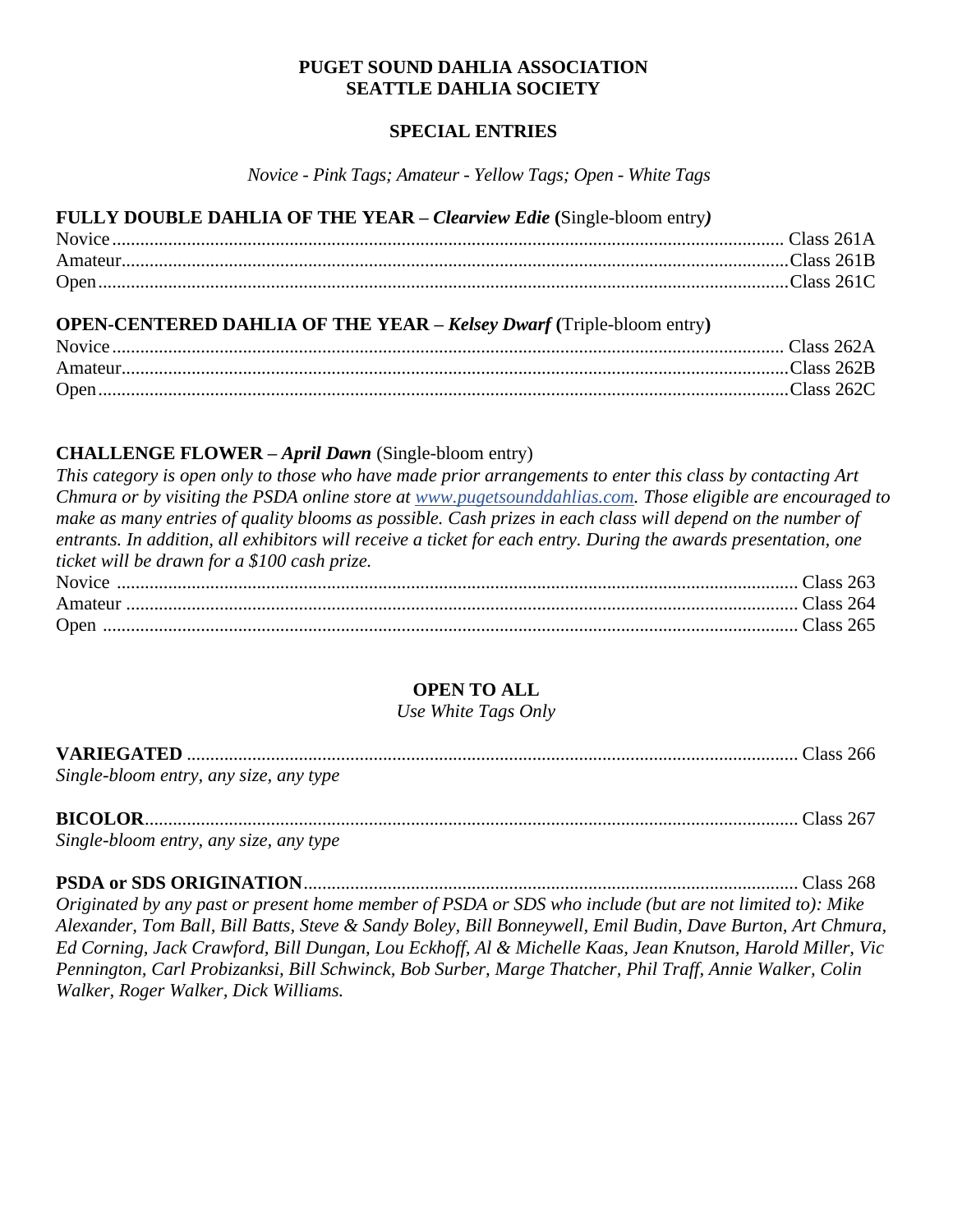# **OPEN TO ALL**

*Use White Tags Only*

# **COLLECTIONS**

| 3 different waterlily dahlias                                                                                                                                                                                                                                                                                                                                                                                                            |  |
|------------------------------------------------------------------------------------------------------------------------------------------------------------------------------------------------------------------------------------------------------------------------------------------------------------------------------------------------------------------------------------------------------------------------------------------|--|
| 1 each ball, miniature ball, pompon                                                                                                                                                                                                                                                                                                                                                                                                      |  |
| 3 different medium (B) and/or Small (BB) dahlias                                                                                                                                                                                                                                                                                                                                                                                         |  |
| 3 different open-centered dahlias                                                                                                                                                                                                                                                                                                                                                                                                        |  |
| 9 blooms in 3 containers, all of the same variety OR all of the same color,<br>OR all of the same form. Exhibitors must utilize provided risers.<br>Note: The winning nine-bloom entry will receive a \$50 cash prize.                                                                                                                                                                                                                   |  |
| Single-bloom entry, any dahlia originated by Phil Traff.                                                                                                                                                                                                                                                                                                                                                                                 |  |
| Any informal decorative dahlia.                                                                                                                                                                                                                                                                                                                                                                                                          |  |
| A waterlily bloom with less than a 2-inch stem free floating in clear water in a container.                                                                                                                                                                                                                                                                                                                                              |  |
| New exhibitors are encouraged to enter this class. Bring a vase suitable for home display and fill it with seven<br>or more dahlias. Other flowers and vegetation are allowed but dahlias must dominate. There will be an award<br>for the best vase as well as a drawing from among all entries for a cash prize. Note: Bring as many vases as<br>you would like; a maximum of 4 tickets for the drawing will be allowed per exhibitor. |  |
| Water only; no filler or staging material in container. This is not a flower arrangement. The bouquet should<br>utilize a container such as a jug, urn, bottle, old pot or use your imagination. Foliage and any other<br>inconspicuous natural plant materials are allowed. This class will be judged                                                                                                                                   |  |

# **PEOPLE'S CHOICE**

*The entry receiving the most votes from the public will win the Tom & Twyla Ball award. The public will be invited to vote for people's choice from among all entries advancing to the head table. This is not a class you can enter separately; only blooms progressing to the head table are eligible.*